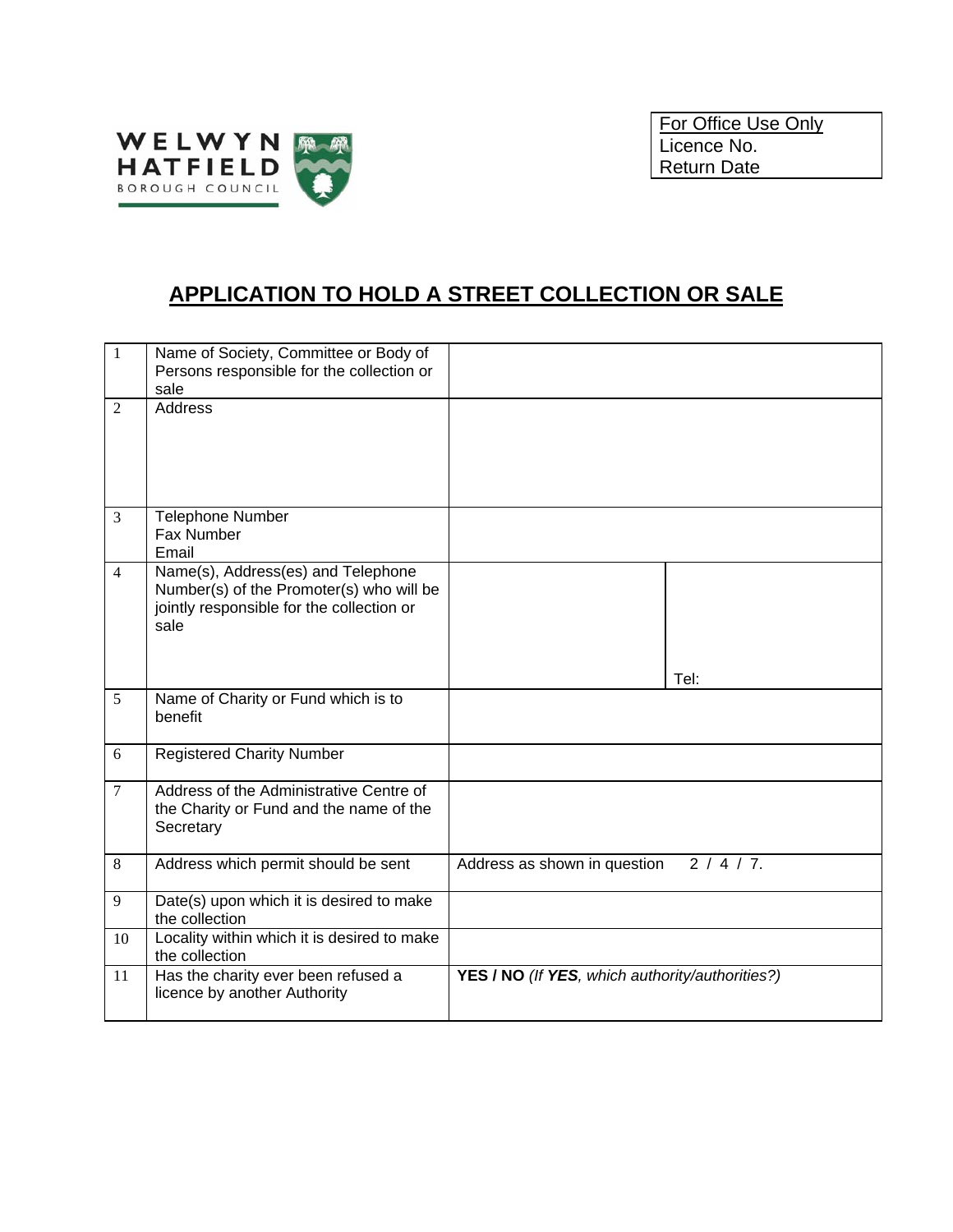| 12 | Has the charity had any criminal<br>$\bullet$<br>convictions against it?<br>Is the charity involved in any<br>$\bullet$<br>prosecutions/criminal cases at<br>present?<br>Has the Charity Commission got a<br>$\bullet$<br>case open on the charity or has it<br>done in the past?                                                                                                                                                                                                                                                                                                                         | YES / NO (If YES, what for & when. Please give Police<br>contact) |
|----|-----------------------------------------------------------------------------------------------------------------------------------------------------------------------------------------------------------------------------------------------------------------------------------------------------------------------------------------------------------------------------------------------------------------------------------------------------------------------------------------------------------------------------------------------------------------------------------------------------------|-------------------------------------------------------------------|
| 13 | Please give a reference of another Local<br>Authority that has issued you a<br>Licence.(ie. Name of Authority, Date<br>Licence Issued & Telephone Number)                                                                                                                                                                                                                                                                                                                                                                                                                                                 |                                                                   |
| 14 | The method to be adopted in making the<br>collection or sale<br>Please note that if you wish to use a<br>table, display etc as part of your<br>collection you will need public liability<br>insurance. PLEASE SEND A COPY OF<br>IT IN WITH THIS APPLICATION. Please<br>note down exactly where the item will<br>be positioned and what for as well as<br>any dimensions (approximate)<br>A separate application for a street<br>trading permit MUST also be made if<br>sales of goods are to take place from a<br>stall or table and/or the proceeds are<br>to be collected other than in sealed<br>tins. |                                                                   |
| 15 | List of articles for sale in any sale                                                                                                                                                                                                                                                                                                                                                                                                                                                                                                                                                                     |                                                                   |
| 16 | Number of collecting boxes to be used                                                                                                                                                                                                                                                                                                                                                                                                                                                                                                                                                                     |                                                                   |
| 17 | Disposal of receipts. Are the whole of the<br>receipts to be paid over for the full benefit<br>of the Charity of Fund, or will any<br>deduction be made for the expenses or<br>any other purpose?<br>If any deduction is to be made, state for<br>what purpose, and give an estimate of the<br>sum which is to be deducted.                                                                                                                                                                                                                                                                               |                                                                   |